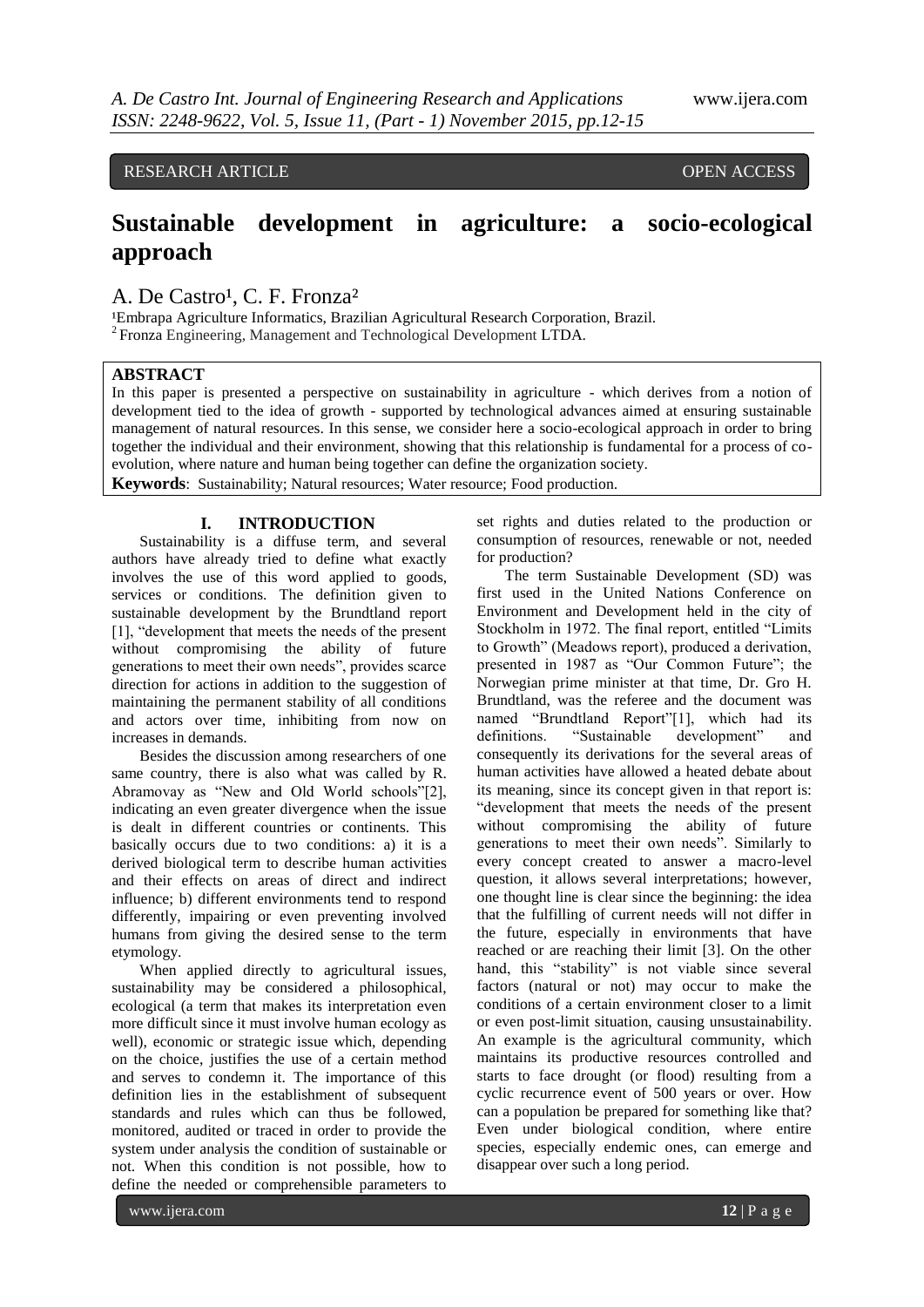Apart from the issue of lack of stability, sustainable development (or sustainability) is a term applied to human achievements or changes. This term was taken from the biological sciences, which use it to define a balanced environment without great impacts on its trophic systems. Thus, the debate about the concept of sustainable development, sustainability or sustainable agriculture (as the paper will focus its analysis on this area) becomes even more confusing, since the initial subjectivity is highly used to justify thought or action lines. In 1996, citing several authors, J.W.Hansen suggests that only in the United States there are concepts or uses for sustainable agriculture such as philosophy, ideology, strategy or ability to meet a group of objectives [4]. This seems to prove the difficulty in standardizing the concept for its *lato* understanding. Conversely, R. Abramovay already evidenced such differences, further increasing the difficulties while exposing greater differences even within the above-mentioned lines between the European and the North-American thought [2]. For that author, the American thought, even ideologically, showed an anthropocentric, productivist form of results, whereas the European though was directed to the ecocentric issue.

Either way, the problem is not necessarily which concept will be the main one but the need of this standardization to generate clear categories such as rules and parameters to allow the use of sustainability besides the concept form. This need is evident when the scarcest natural resource reaches its availability limit, with the need of planning or relocation to allow its rational use (it can be cited as following Liebig's law). Although there are a number of possibilities, this paper is focused on the issue of water resource, since until recently it was considered an unlimited renewable natural resource without the clear idea that human actions could ever exhaust it. Thus, the access to water in Brazil is considered an inalienable right but deserves debate as to restrictions to be applied close to its limit.

As this sustainability is based on the ecological issue, since it depends on the biogeochemical cycle properly named "cycle of water" [5], human actions may at most influence its consumption and consequently increase its scarcity. Analyzing the degree of such influence, the current difference in though between the human and the natural planning becomes clearer since the water resource sustainability originates at least from an order of magnitude that is different from that used in agricultural sustainability. An example is the water resource minimal planning given by the watershed (or micro-watershed) sedimented in the form of natural water divisors (mountain peaks and river thalwegs), whereas in the crop process the freedom of choice of the farmer (or human actor involved in the physical environment exploration) allows a limited

planning to the legal limits of the farm. This is an example that impairs the perfect combination among the several sustainability types (or concepts), since it involves the issue of sustainability affected by private and public (group) demands, not always moving in a coherent manner.

Verifying a historical aspect already known over time, environmental impact and population have always shown a well-defined causal link [6]. A still current example is the phenomenon of human concentration surrounding civilization poles, where the water resource is understood as a direct source of water supply for a population. However, around these human agglomerations there is traditionally the formation of a "greenbelt" for the production of highly perishable foods (fruits and vegetables), which demand high quantities of water for their production and are located there for logistic and economic purposes (high added-value products). As the city and the population expand, the demand for water supply increases and restrictions may appear as to the water resource use for other activities, especially agriculture (not only quantity, but also quality). How to solve such an impasse since the distance from productive poles implies the reformulation of areas previously directed to other crop activities (and frequently distant from the water resource needed for this type of production), sometimes requiring large civil building to allow this type of "development", changing the local or regional economies, previously defined social strata. Does not it change the crop sustainability baseline of the involved regions? Does not it contradict the original concept of sustainable development?

### **II. THE DESTABILIZING ROLE OF ECONOMY**

The economy applied to the issue of development (or sustainable agriculture) is also a factor of variation of pressure on sustainability, which does not necessarily depends on the control of local wishes. After occurrences involving local wishes. After occurrences involving catastrophes (excess or scarcity included), it is the motor force of most human actions in market-free systems. Examples of this influence can be seen where, although there is local balance of productionconsumption (offer-demand) which would keep the prices and the producers' gains at a "sustainable" level, similar products imported from different regions of the planet reach the local market with lower or less competitive prices relative to the local prices. This generates at least an increase in offer, rapidly destabilizing the system which has been sustainable so far. From this point, several actions may take place so that the generated responses will be reflexes of human decisions, local or not, directed to the several proportional sustainability levels. Considering some scenarios as examples: a) the local

www.ijera.com **13** | P a g e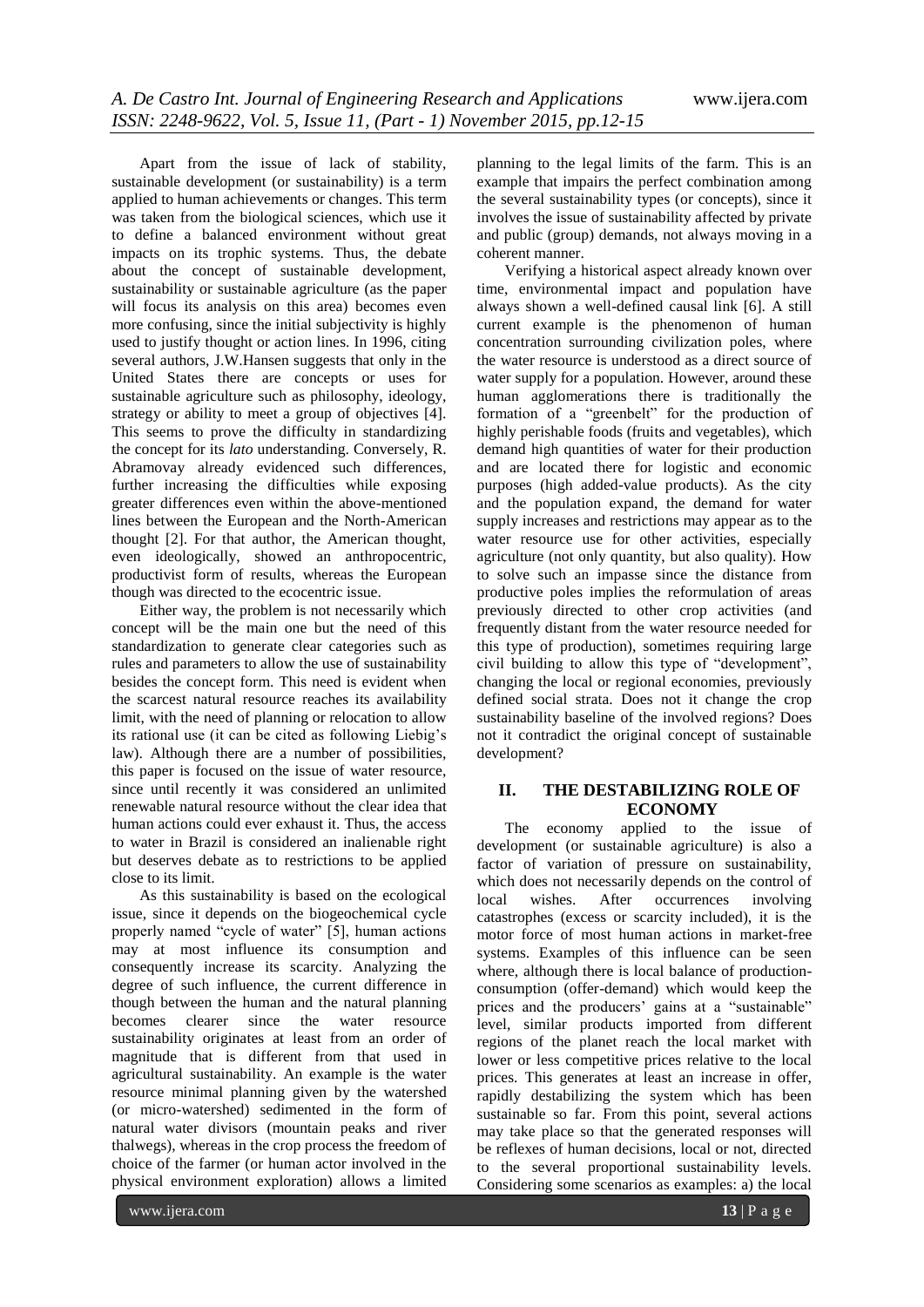production may be summarily ended and rural exodus may occur due to the low or absent payment to producers, forcing b) the change in the productive system, either by products that require larger areas to yield the same salary per individual (increased population exclusion process) or by products of differentiated added-value, forcing c) different contribution of inputs, d) increasing the production cost and the price of the final product to the consumer, or e) generating an unsustainable ecologically situation such as d) overuse of water resources or f) need of introducing exotic species, forcing the agroecosystem change. On the other hand, this scenario could be completely inverted (characterized as negative), and the local production would start to search for higher efficiency in its productive system, better managing the resources and decreasing the costs, changing the baseline of competitiveness in its favor or allowing the entrance of new actors into the productive system.

Considering both extremes, there is a change in the previous stability, requiring a rearrangement of ecological, economic and social positions of the local crop zone until there is a new relative and apparently "sustainable" accommodation. This new balance, generated by the economy, not always (or almost never) can be related to the ecological balance. This is due to the great differentiation between the economic objectives (in market systems that appreciate free competition), the efficiency maximization and profit generation, and the ecological objectives, the maintenance of the local biotic community in balance with the abiotic environment. This may favor, similarly to the introduction of the so-called "economic species" into new regions, the complete environmental imbalance, with the need of acquiring and applying auxiliary inputs (such as agrochemicals, organic fertilization, population control). Even for activities involving some of the so-called "organic agricultures", in which the major part of the involved issue is philosophic and the farmer accepts a certain economic differential (losses) relative to the remaining crop production systems, reaching the rupture point, at which the farmer either works with some points in common with conventional systems (such as homogeneity of populations per area, contribution of external resources) or fatally risks abandoning the activity.

As regards the issue of water resource, we can cite small farmers who live and develop their activities in areas of up to one rural module in a valley cut by only one watercourse. Evaluating such a situation, which would be the decision as to the authorized use of this resource in watersheds with established committee, watershed agency and bestowal? According to the Brazilian Legislation for Water Resources [7], these families would not be

bound to bestowal registration and water fees. However, as previously cited, these farmers are vegetable producers and therefore would be subjected to fluctuations in the market price (local or not), which could also interfere in the demand for water resource. Thus, an isolated small farmer who use the water resource from the watershed, according to the legal permission, does not represent a great impact relative to other uses; however, if almost all producers unlimitedly use the water in critical moments (drought periods, for example), the watercourse may suffer from the same problems that occur in situations of large projects, with the difference that in the latter there is a minimal planning of the resource management, including bestowal transfer, whereas for small farmers there is a problem as to the water resource sustainability, including the sustainability of the crop itself. In some watersheds, such as that of Sinos River, Rio Grande do Sul State, Brazil, another problem may arise as to the water resource sustainability due to the location of large areas of irrigated crops, especially rice, in the upper part of the river. This leads to an increased demand of water in this region and also to the use of pesticides that release residues into the water body, with severe reflexes of water quantity and quality in the medium and lower courses of the river, especially during drought periods, resulting in difficult public supply to downstream cities. According to the current Brazilian legislation, public and water supply have primacy of use, followed by the demands of industry and finally agriculture. In watersheds with a committee established, considering the legal hierarchy, how is the priority of access decided? In general, the committee itself assumes this decision. How and on which basis is it decided? Considering the practice observed in most watersheds, there is not a defined parameter as to this "sustainable use", but a debate in which users with greater pressure power (especially economic and a certain degree in the social area) receive the greatest advantages.

#### **III. OTHER PRESSURE FORMS**

Several other alteration forms could be cited such as the choice of the local society for the role of the rural space as a "therapeutic" environment or "guardian" of natural resources, the multiple use of water resources [2,8], demonstrating that it hides a rediscussion of the usefulness of the rural space solely and exclusively for food production. In addition, the development of peoples should also be analyzed when there are apparent signs that countries called developed are thus due to the use of natural resources beyond their limits, whereas developing people are coerced to conserve the same resources in favor of humankind (the greatest good?). All these questions indicate that sustainability be discussed in